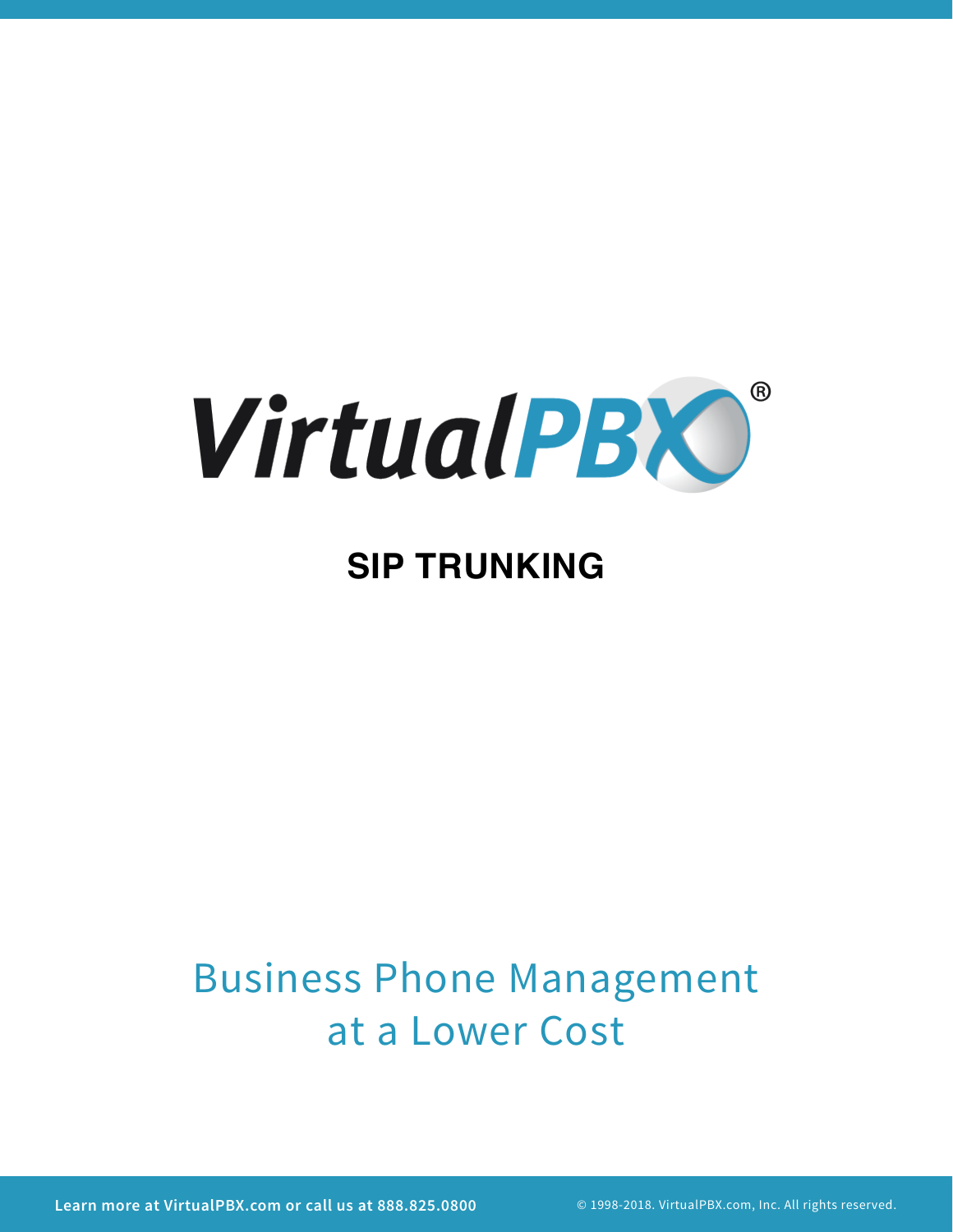## **The Hassle of PRIs**

Before our desk phones were all connected to the internet, businesses had to endure an arduous, expensive process when they wanted to install a network of office phones.

#### **The On-Site PBX**

A professional tech team had to install a Private Branch Exchange (PBX) -- a server the size of a closet -- on a business's premise and route hundreds of wires through the office to connect every desk phone to that server.

The PBX could cost thousands of dollars to install, and the Primary Rate Interface (PRI) lines that connected them to the public telephone network added ongoing costs every month of operation.



#### **PRI Lines**

PRIs were created to solve the problem of concurrent calling from a single phone number. Before the 1980's, basic analog telephone lines would only allow one call per phone number. The PRI made it possible to complete as many as 23 calls for each number.

A large business could attach multiple PRIs to its PBX. A business with 50 employees might purchase three PRIs because it wants everyone in the company to have the ability to complete calls at one time. The first PRI provides 23 open calling lines; the second doubles that availability to 46; and the third brings it to 69.

The problem here is obvious: The business would pay for 69 lines simply to accommodate 50 employees. It pays for all three PRIs whether it uses them or not, so during less busy hours, the added cost for extra lines would go wasted.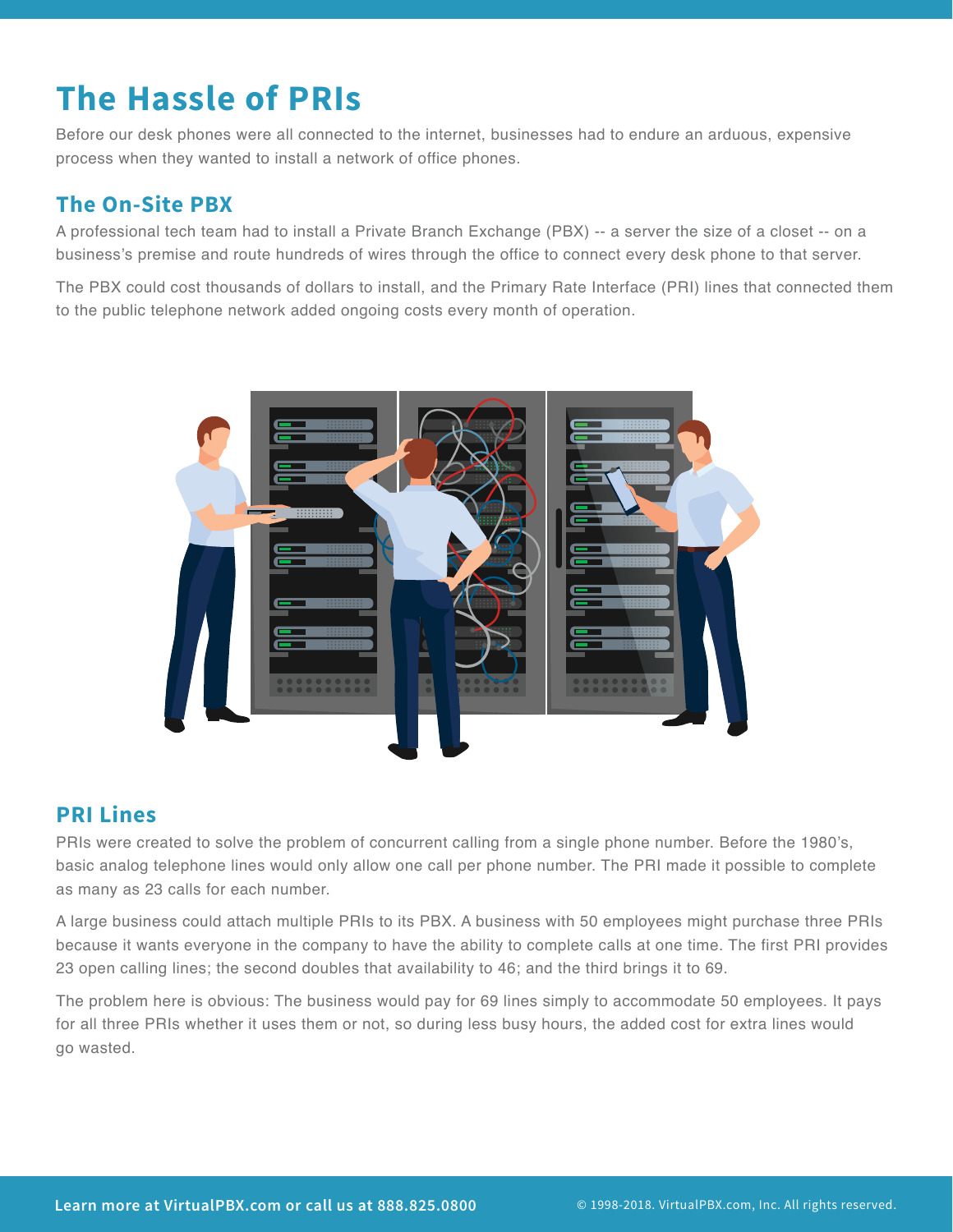### **SIP Breathes Life Into Your PBX**

Today, businesses can take advantage of Session Initiation Protocol (SIP) trunks that act as a direct replacement for their PRI lines.

A SIP trunk connects your ageing PBX to a service provider, like VirtualPBX, through the internet.

Using SIP can save you money and make your on-site PBX much easier to manage.

#### **Save Money**

Unlike the PRI with its limited capacity, a SIP trunk has a virtually unlimited capacity for concurrent calls.

Moreover, a business can order as many or as few lines as it likes. It can even pay for a small number of standard lines and opt for "burstable" extra channels that are only paid for during peak usage.

It's possible that, just by replacing PRI lines with a SIP trunk, a business can begin to see costs savings in a matter of months.



#### **Easier Management**

To begin using a SIP trunk, a business only needs to connect its PBX to a SIP gateway.

The gateway – a small hardware unit that links the PBX to the service provider's server – translates analog phone signals into IP traffic the company modem can understand. From there, the modem is able to send packets of voice data to the service provider.

The service provider makes sure that the voice data is sent through the internet to the proper destinations. It also provides the business with a central virtual location where the business can manage its account and, among other things, add more simultaneous calling channels as company needs fluctuate.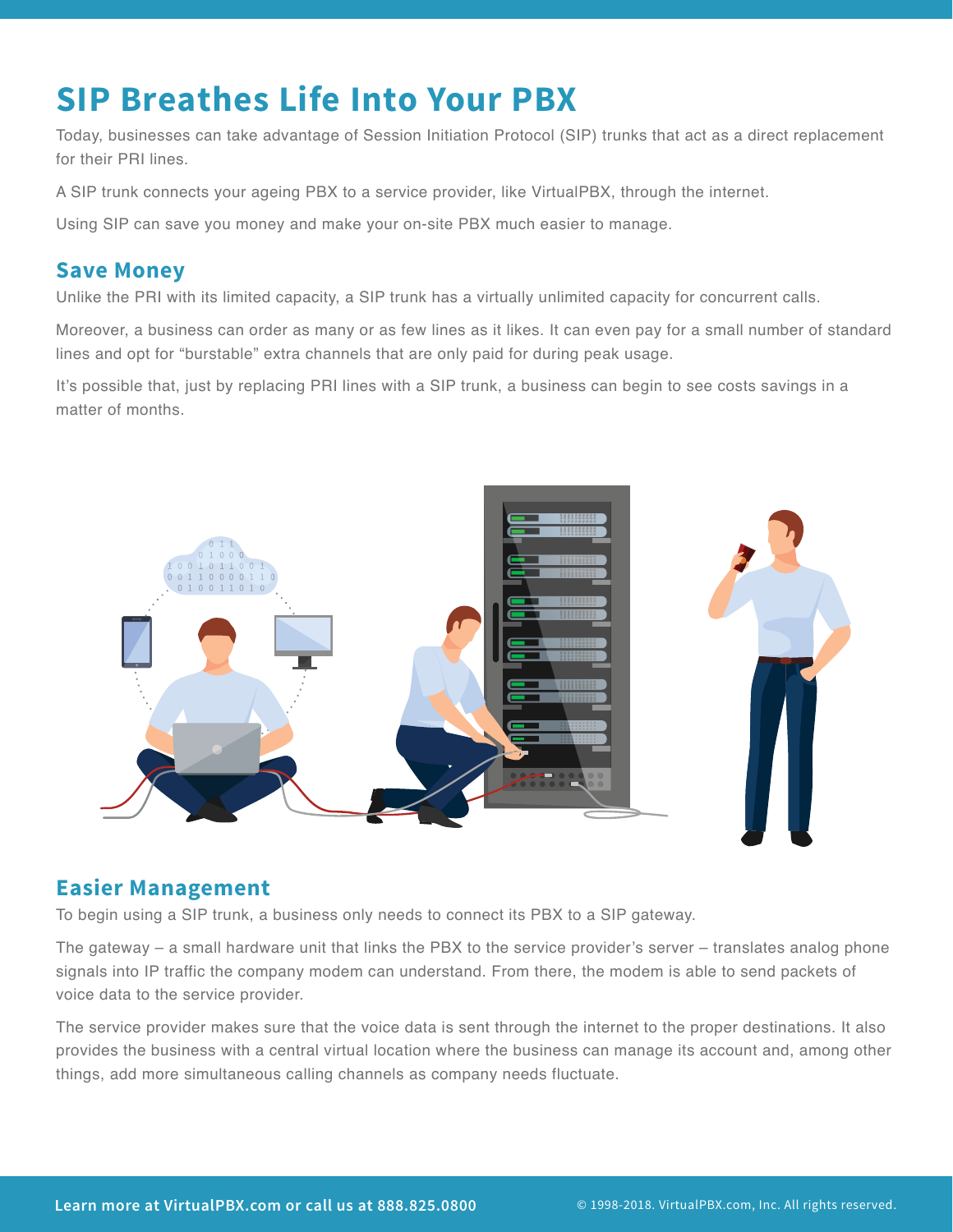### **Are You a SIP Trunking Candidate?**

Almost any business with an on-site PBX can make a good candidate for SIP trunking. If you want to lower your current phone system costs but keep your existing hardware, you can email the VirtualPBX sales team to get started on our service.

Most businesses will need a SIP-enabled PBX to use a SIP trunk. VirtualPBX supports a number of vendors, including Avaya, Cisco, ShoreTel, Mitel, Digium, Blue Box, Freeswitch, 3com, Allworx, AltiGen, Asterisk, Epygi, FreePBX, ObjectWorld, Pingtel, Responsive Point, Samsung, Sutus, TalkSwitch, and Taridium.

We'll be happy to check your PBX vendor if it's not included on that list.

If you have PBX that isn't SIP-enabled, we can create a custom installation that works with your needs.

SIP Trunking caters to businesses with on-site PBXs. If you don't have a PBX, we recommend that you use IP phones that connect directly to the VirtualPBX Dash Business Phone System -- a hosted service that uses your internet to provide office extensions and outbound dialing. You can easily add individual desk phones, smartphones, and conference phones to Dash as necessary.

|                                                       | <b>Starting Number</b> | Included             | <b>Additional Channel</b> |
|-------------------------------------------------------|------------------------|----------------------|---------------------------|
|                                                       | of Channels            | "Burstable" Channels | Cost /month               |
| <b>Base VirtualPBX SIP</b><br><b>Trunking Service</b> | 20                     | 5                    | \$3.99 each               |

### **Consider These Options in a Provider**

There are a number of good reasons why SIP Trunking is a multi-billion dollar market expected to reach \$22 billion in market valuation by 2024. It's popular throughout all regions of the globe because of its ease of use, versatility, and cost-effectiveness.

But before you jump into a contract with any old service provider, there are a few options you should consider that can make or break your SIP service.

#### **Call Quality and System Uptime**

You may be a little too familiar with dropped calls and static in your conversations. This inconsistency and poor quality can stem directly from the phone plan your service provider offers.

You can free yourself from those irritations with VirtualPBX SIP Trunking.

We know how stressful it can be when your phone system doesn't provide clear calls. Our SIP Trunking service makes sure your calls are clear for both internal and external conversations. There's no need to worry about static or choppy audio with a colleague or customer.

In addition, we deliver industry-leading 99.999% uptime. You can complete calls and manage your service in our Dashboard at any time of day or night.

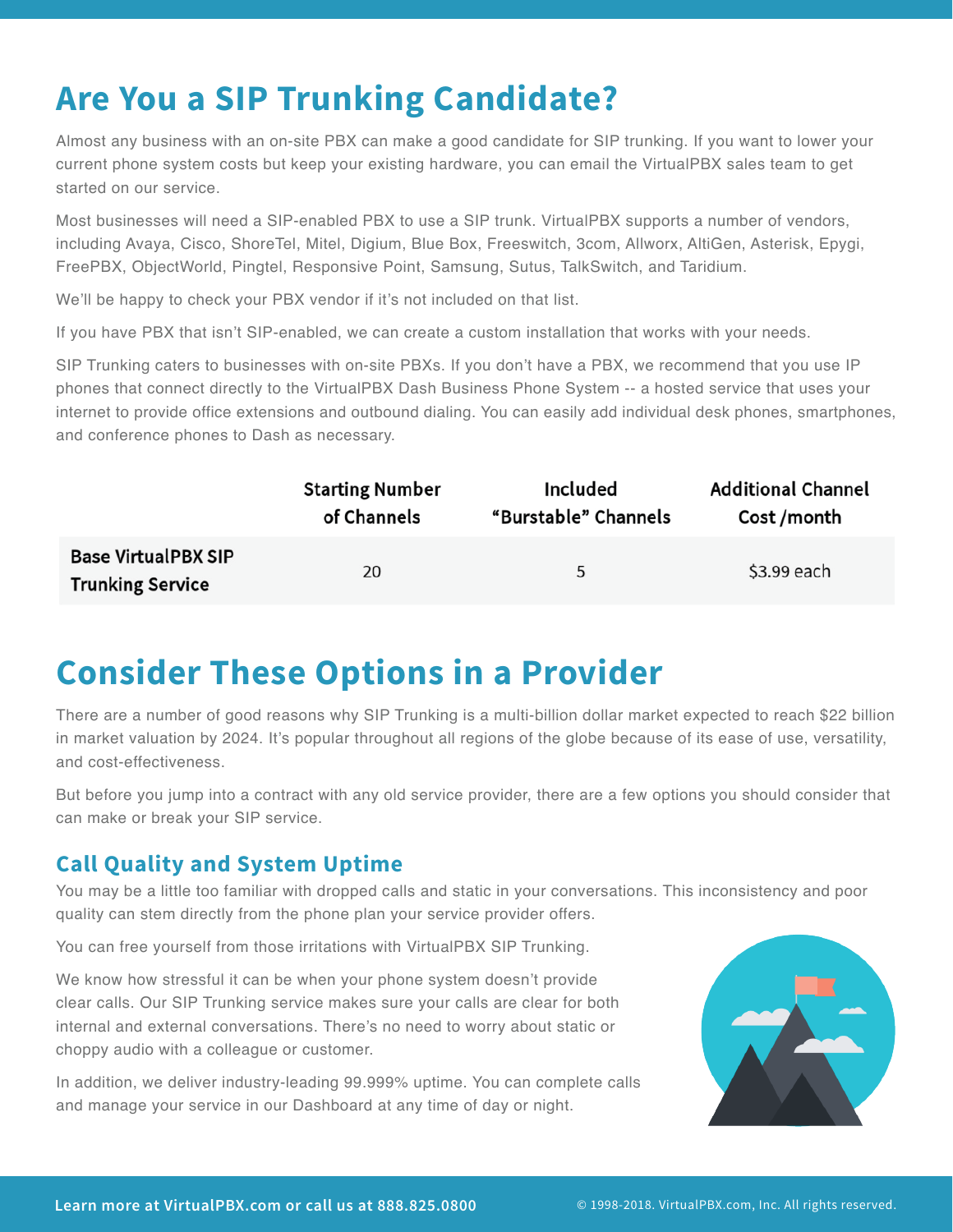#### **Overall Costs**

If you're already paying thousands of dollars for upkeep of your PRI lines, you're paying too much.

VirtualPBX lets you drop those expensive PRI lines for our cost-effective SIP Trunks.

We use your existing internet service to send and receive all your call traffic. You can make the most of what you already pay for – internet – and gain a phone system that's easy to configure and maintain throughout your contract with us.

Concerned your internet connection is not ready to handle added traffic? Our network experts can also help you secure additional bandwidth and manage your network devices and settings to ensure high quality voice communications.



Does your current phone provider offer around-the-clock service?

At VirtualPBX, our support team works hard for you. We take calls and online support tickets 24 hours a day, 7 days a week.

We're ready for your questions and concerns about phone setup, call management, administrative concerns, and call quality, among many other tasks. Everyone from our support representatives to company managers can help you easily solve the most pressing phone service issues.

#### **Number of Phone Lines**

Your PRI only lets you purchase 23 concurrent phone lines at a time. This is excessive, wasteful, and costly.

With VirtualPBX SIP Trunks, you can purchase an exact number of concurrent phone lines. Need 30 lines for your medium-size business? Order 30 and nothing more.

We also offer "burstable" channels for those times of day (mid-afternoon) or times of year (the year-end holiday shopping season) when call volume hits a peak. You only pay for extra bursts when you use them. Hiring for the holiday rush? Add some on-demand channels for that temporary surge.

#### **Number Porting**

When you're moving from one service provider to another, it's critical that you get to keep your phone numbers. Your customers and employees need you to be consistent, or your entire operation can fall apart.

VirtualPBX can port your local, toll-free, and international numbers and maintain them at a low monthly cost. Check out these low prices:

|                              | <b>Monthly Cost</b> | Port In Fee |  |
|------------------------------|---------------------|-------------|--|
| <b>Local Numbers</b>         | \$3.99              | \$0.00      |  |
| <b>Toll-Free Numbers</b>     | \$3.99              | \$0.00      |  |
| <b>International Numbers</b> | \$19.99             | Varies      |  |

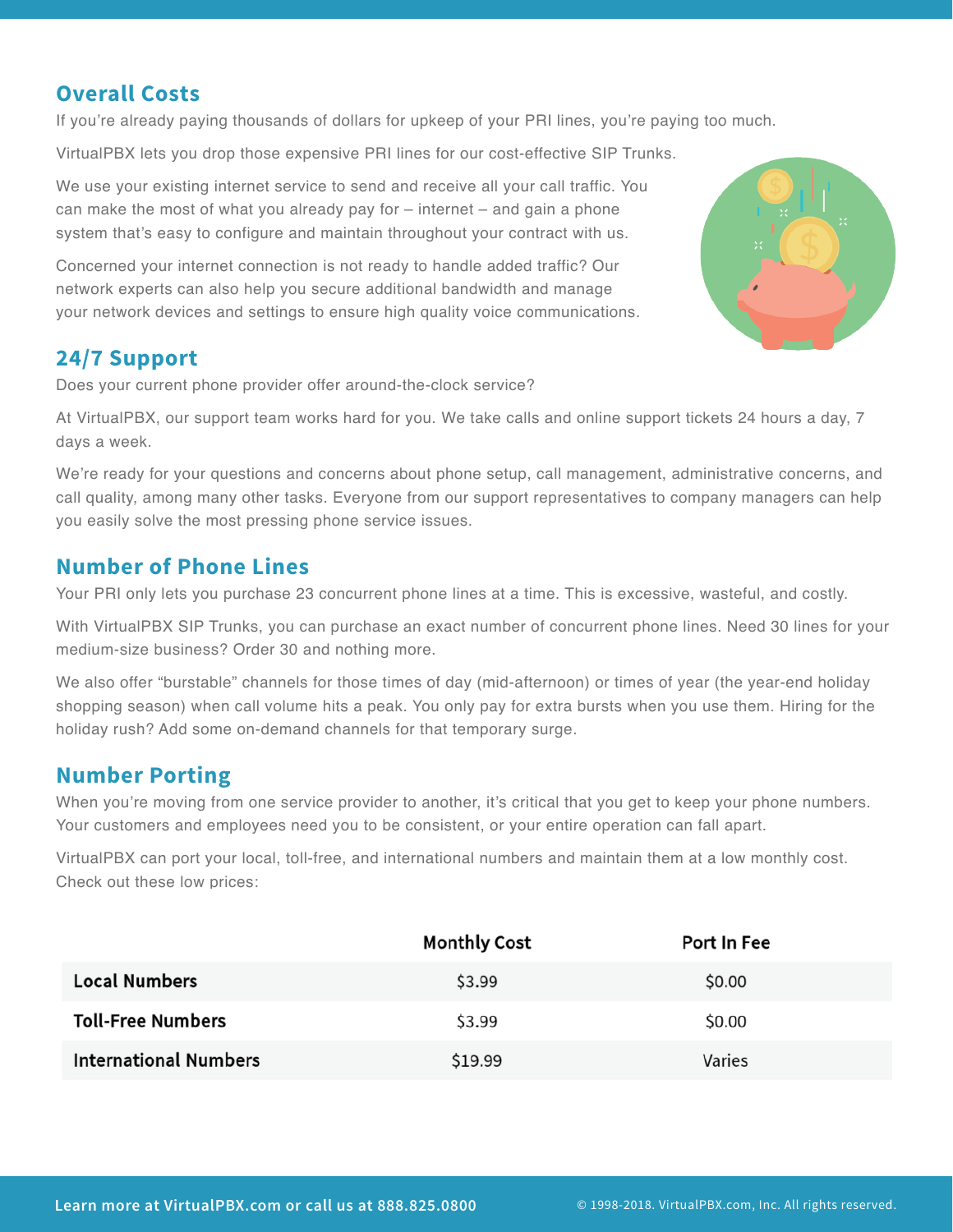### **VirtualPBX + TeleTracking: A Success Story**

We're proud of the work we do with our customers. Our collaboration with TeleTracking shows how a SIP Trunking service can assist even the largest of clients.



#### **TeleTracking's Mission**

Teletracking, an international healthcare technology company, develops some of the most comprehensive patient and resource tracking systems available today. Its services reach across the globe to make sure that, as its mission states, "No Patient Waits" for the critical healthcare they need.

Teletracking connects hospitals and other healthcare clients' on-site PBXs to its own hosted patient tracking software, which allows doctors and hospital staff to use their phone systems for provisioning patient resources at a moment's notice.

#### **VirtualPBX's Role**

TeleTracking approached VirtualPBX with a unique situation. It sought a way to easily connect its clients' on-site PBXs to the internet while complying with the host of regulations that govern healthcare data transfer. In particular, it asked VirtualPBX to take a leading role in managing sensitive voice traffic for clients in the U.S. and U.K. - traffic which contains information that is mandated by law to be kept separate at all times.

VirtualPBX employed its international network of servers to keep both geographical regions separate. It used its network to handle the transfer of real-time information and provide a data backup service so all of TeleTracking's clients can make use of reliable, functional patient tracking at any hour of the day.

#### **The End Result**

For TeleTracking, the successful pairing with VirtualPBX has made its job of working with healthcare clients easier. It would have been difficult or near impossible for TeleTracking to work with any normal communications provider and see the results it ultimately found with VirtualPBX SIP Trunking.

Healthcare clients, likewise, have realized exceptional benefits from this pairing. They have gained professional patient tracking capabilities alongside lower rates for their phone systems. Their staff members can be more efficient and assist patients with greater expediency -- all while seeing lower calling rates because of the SIP Trunks that direct their calls.

VirtualPBX has become an essential part of Teletracking's expansion into new markets and its work with new healthcare clients. By working hand-in-hand with VirtualPBX, Teletracking can easily convert a healthcare provider's existing infrastructure into a futuristic example of how resource management should work.